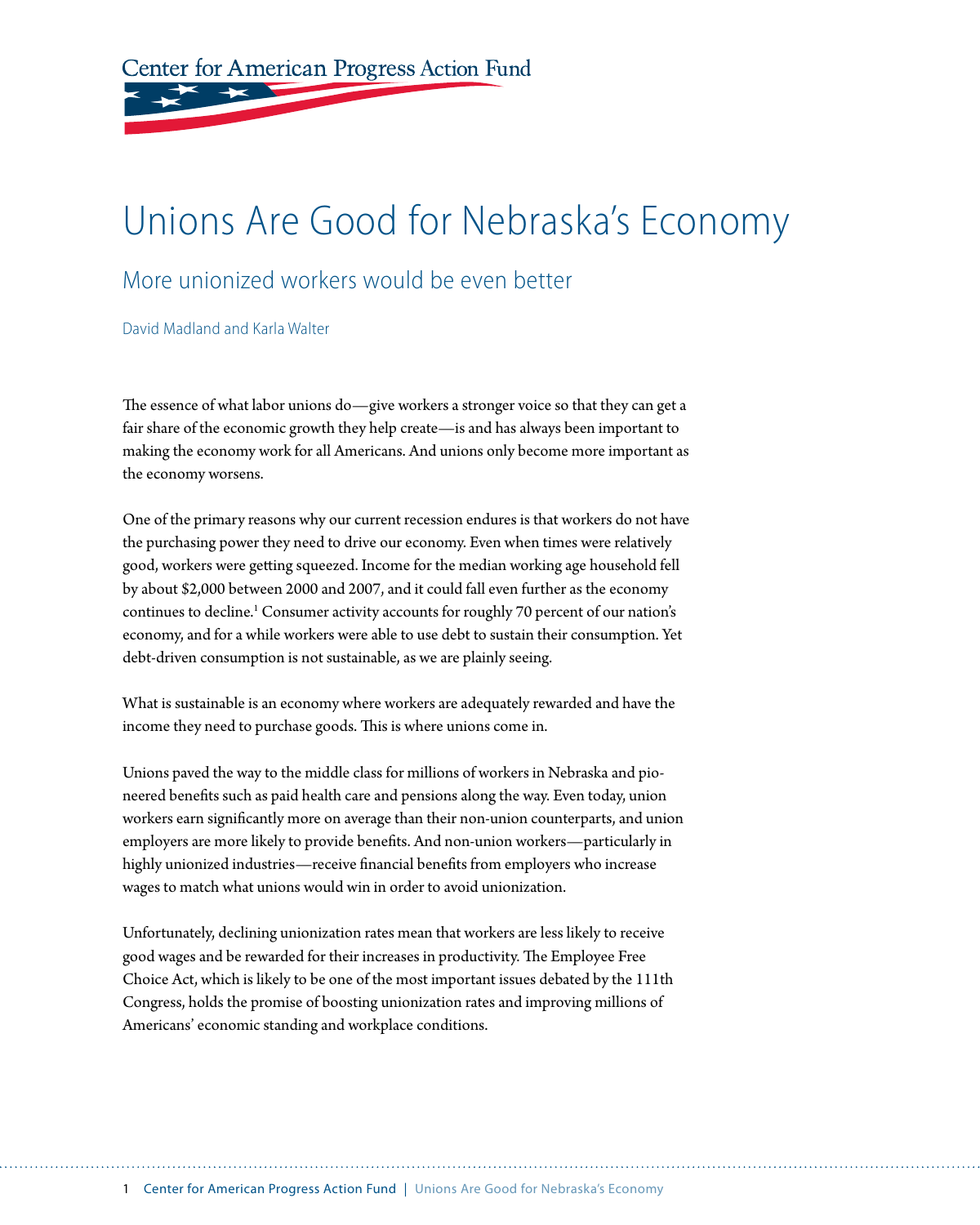#### Unions help workers achieve higher wages

Union members in Nebraska and across the country earn significantly more than nonunion workers. Over the four-year period between 2004 and 2007, unionized workers' wages in Nebraska were on average 13.7 percent higher than non-union workers with similar characteristics.<sup>2</sup> That means that, all else equal, Nebraska workers that join a union will earn 13.7 percent more—or \$2.40 more per hour in 2008 dollars—than their otherwise identical non-union counterparts.3

Yet union coverage rates have been declining for several decades. In 1983, the first year for which state level unionization data is available, 16.0 percent of workers in Nebraska were either members of a union or represented by a union at their workplace.<sup>4</sup> By 2008, that portion declined to 10.7 percent.<sup>5</sup>

### Workers' wage growth lags as American productivity increases

Workers helped the economy grow during this time period by becoming ever more productive, but they received only a small share of the new wealth they helped create. Throughout the middle part of the 20th century—a period when unions were stronger— American workers generated economic growth by increasing their productivity, and they were rewarded with higher wages.<sup>6</sup> But this link between greater productivity and higher wages has broken down.

Prior to the 1980s, productivity gains and workers' wages moved in tandem: as workers produced more per hour, they saw a commensurate increase in their earnings. Yet wages and productivity growth have decoupled since the late 1970s. Looking from 1980 to 2008, nationwide worker productivity grew by 75.0 percent, while workers' inflation-adjusted average wages in Nebraska increased by only 21.9 percent, which means that workers were compensated for only 29.2 percent of their productivity gains.<sup>7</sup>

The cost of benefits—especially health insurance—has increased over time and now accounts for a greater share of total compensation than in the past, but this increase is nowhere near enough to account for the discrepancy between wage and productivity growth.<sup>8</sup> For example, according to analysis by the Center for Economic and Policy Research, between 1973 and 2006 the share of labor compensation in the form of benefits rose from 12.6 percent to 19.5 percent.<sup>9</sup>

If Nebraska's workers were rewarded for 100 percent of their increases in labor productivity between 1980 and 2008—as they were during the middle part of the 20th century average wages would be \$25.19 per hour—43.6 percent higher than the average real wage in 2008.10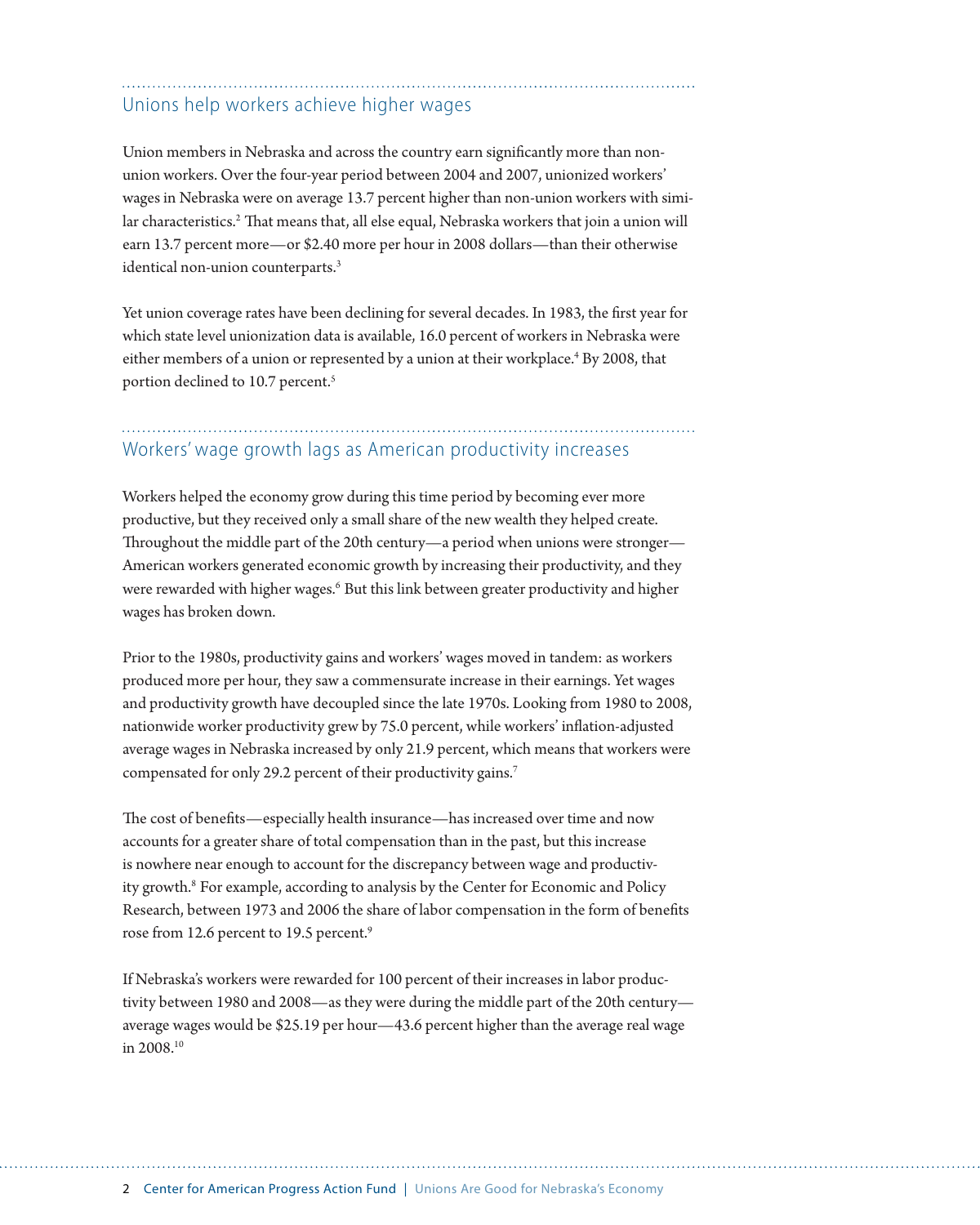### Unionization rewards workers for productivity growth

Slow wage growth has squeezed the middle class and contributed to rising inequality.11 But increasing union coverage rates could likely reverse these trends as more Americans would benefit from the union wage premium and receive higher wages. If unionization rates were the same now as they were in 1983 and the current union wage premium remained constant, new union workers in Nebraska would earn an estimated \$187 million more in wages and salaries per year.<sup>12</sup> If union coverage rates increased by just 5 percentage points over current levels, Nebraska's newly unionized workers would earn an estimated \$176 million more in wages and salaries per year.13 Non-union workers would also benefit as employers would likely raise wages to match what unions would win in order to avoid unionization.14

## Increased unionization would boost Nebraska's annual state wages

Union employers are also significantly more likely to provide benefits to their employees. Union workers nationwide are 28.2 percent more likely to be covered by employer-provided health insurance and 53.9 percent more likely to have employer-provided pensions compared to workers with similar characteristics who were not in unions.<sup>15</sup>

#### Conclusion

Nearly three out of five survey respondents from a Peter Hart Research Associates poll report that they would join a union if they could, but workers attempting to unionize currently face a hostile legal environment and are commonly intimidated by aggressive anti-union employers.16 The Employee Free Choice Act would help workers who want to join a union do so by ensuring fairness in the union selection process with three main provisions: workers would have a fair and direct path to join unions through a simple majority sign-up; employers who break the rules governing the unionization process would face stiffer penalties; and a first contract mediation and arbitration process would be introduced to thwart bad-faith bargaining.

Passing the Employee Free Choice Act and making it harder for management to threaten workers seeking to unionize would be good for Nebraska's workers. It would help boost workers' wages and benefits. And putting more money in workers' pockets would provide a needed boost for Nebraska's economy. Increasing unionization is a good way to get out of our current economic troubles.

*The Center for American Progress Action Fund would like to thank the Center for Economic and Policy Research for providing the state-by-state analysis of the union wage premium.*

#### **Annual state wages increase if unionization increased in Nebraska**



Source: Authors' calculations based on CEPR estimates of the union premium from the Current Population Survey Micro-Data for all wage and salary workers 16 years and older; CAPAF analysis of the Current Population Survey and Current Employment Statistics Survey (National); and unionized workforce data from Barry T. Hirsch and David A. Macpherson, "Union Membership and Coverage Database from the Current Population Survey," available at http:// ww.unionstats.com (last accessed December 2008). Note: Total wages collected includes all hourly wage and salary workers. Total wage data extrapolated from 2008 average state wage for wage and salary workers. The estimated total wages collected if unionization increased to the 1983 level does not include any estimate of the wage benefit to non-union workers. Estimated total wages would be higher if this benefit were included.